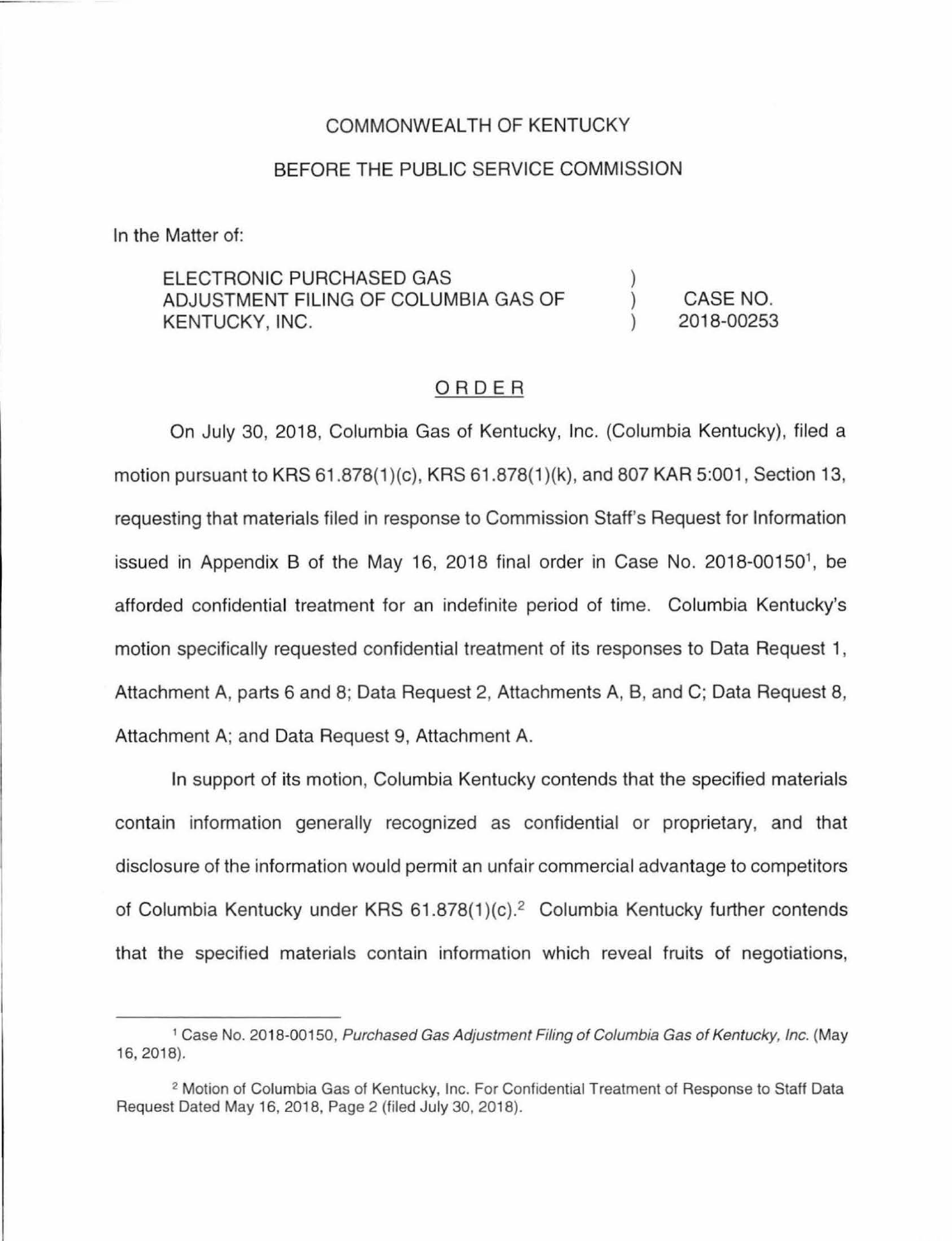competitive terms, rates, and bids with suppliers.<sup>3</sup> Specifically. Data Request 1. Attachment A, parts 6 and 8, contain negotiated discounted rates. Data Request 2, Attachment A is a negotiated term agreement with supplier premiums. Data Request 2, Attachment B contains the actual winning bids with supplier names included. Data Request 2, Attachment C contains the actual negotiated base contract with special negotiated terms and supplier information. Data Request 8, Attachment A contains "Bid Response Sheets" with the names of suppliers and their bids. Finally, Data Request 9, Attachment A contains Columbia Kentucky's supply plan for the summer of 2018. Columbia Kentucky asserts that the disclosure of the responses and attachments could cause substantial competitive harm to it and its suppliers.<sup>4</sup>

Having carefully considered the motion and the materials at issue, the Commission finds that the designated materials for which Columbia Kentucky seeks confidential treatment are records that are generally recognized as confidential or proprietary, and which, if openly disclosed, would permit an unfair commercial advantage to competitors, and therefore meet the criteria for confidential treatment and are exempted from public disclosure pursuant to KRS  $61.878(1)(c)$  and 807 KAR 5:001, Section 13.

IT IS THEREFORE ORDERED that:

1 . Columbia Kentucky's motion for confidential protection for designated materials contained in the response to Commission Staff's Request for Information issued in Appendix B of the May 16, 2018 final order in Case No. 2018-00150, is granted.

 $3$   $Id$ .

 $4$  *Id at 3.*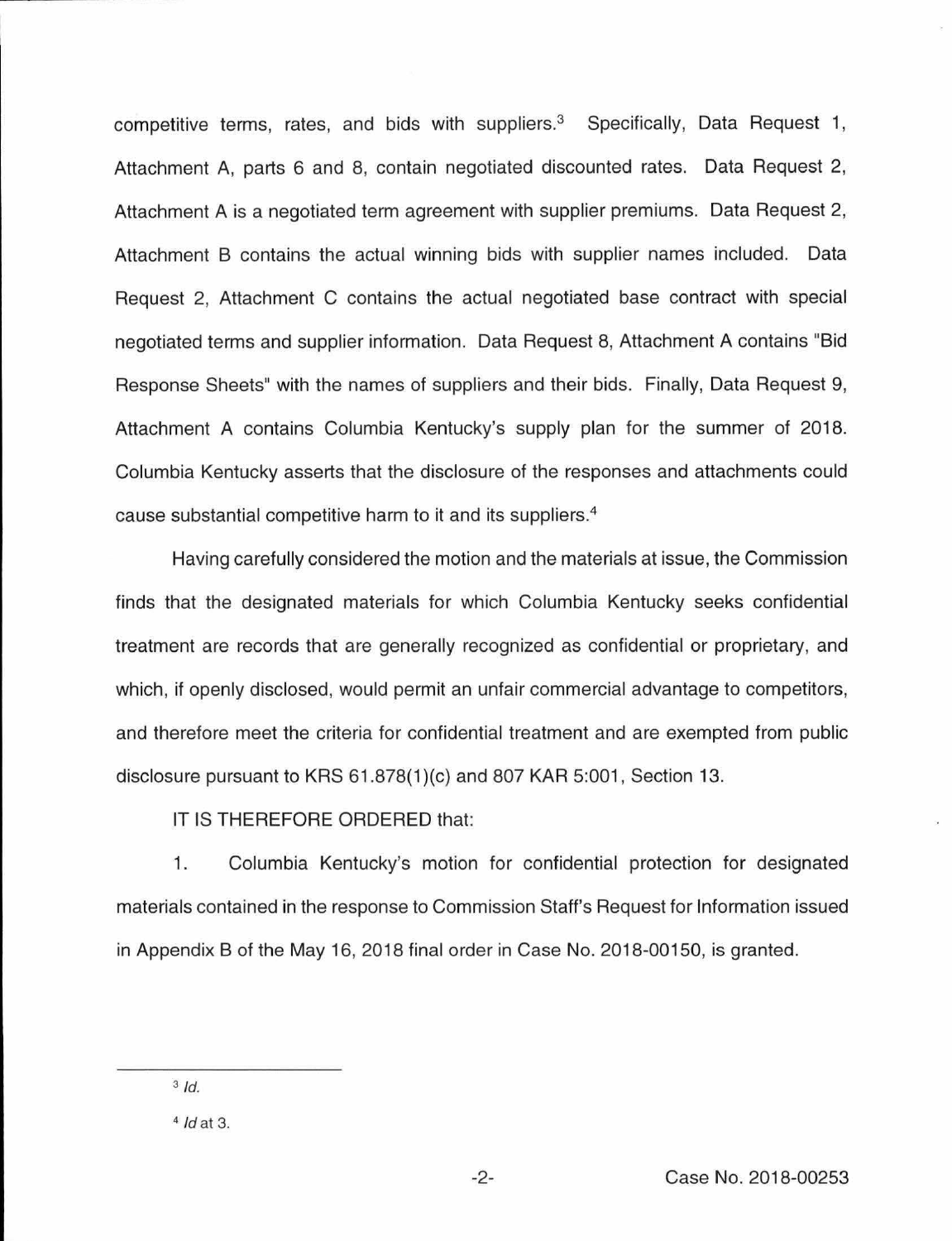2. The designed materials shall not be placed in the public record or made available for public inspection for an indefinite period of time, or until further Orders of this Commission.

3. Use of the materials in question in any proceeding shall be in compliance with 807 KAR 5:001, Section 13(9).

4. Columbia Kentucky shall inform the Commission if the materials in question become publicly available or no longer qualify for confidential treatment.

5. If a non-party to this proceeding requests to inspect materials granted confidential treatment by this Order, Columbia Kentucky shall have 30 days from receipt of written notice of the request to demonstrate that the materials still fall within the exclusions from disclosure requirements established in KRS 61.878. If Columbia Kentucky is unable to make such demonstration, the requested materials shall be made available for inspection.

6. The Commission shall not make the requested materials available for inspection for 30 days following an Order finding that the materials no longer qualify for confidential treatment in order to allow Columbia Kentucky to seek a remedy afforded by law.

-3- Case No. 2018-00253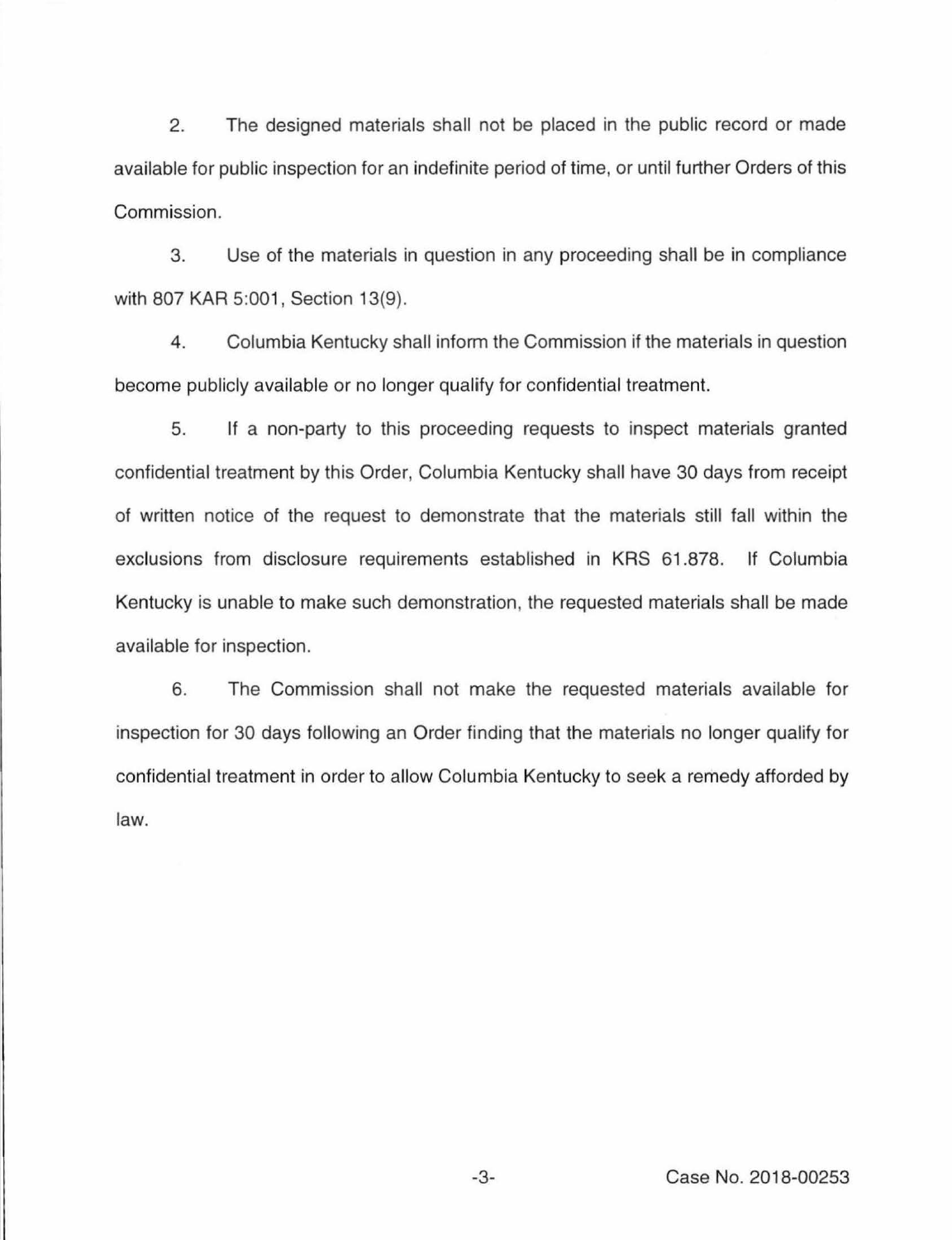By the Commission

| <b>ENTERED</b>                               |
|----------------------------------------------|
| FEB 13 2019                                  |
| <b>KENTUCKY PUBLIC</b><br>SERVICE COMMISSION |

ATTEST:

Clure R. Punso